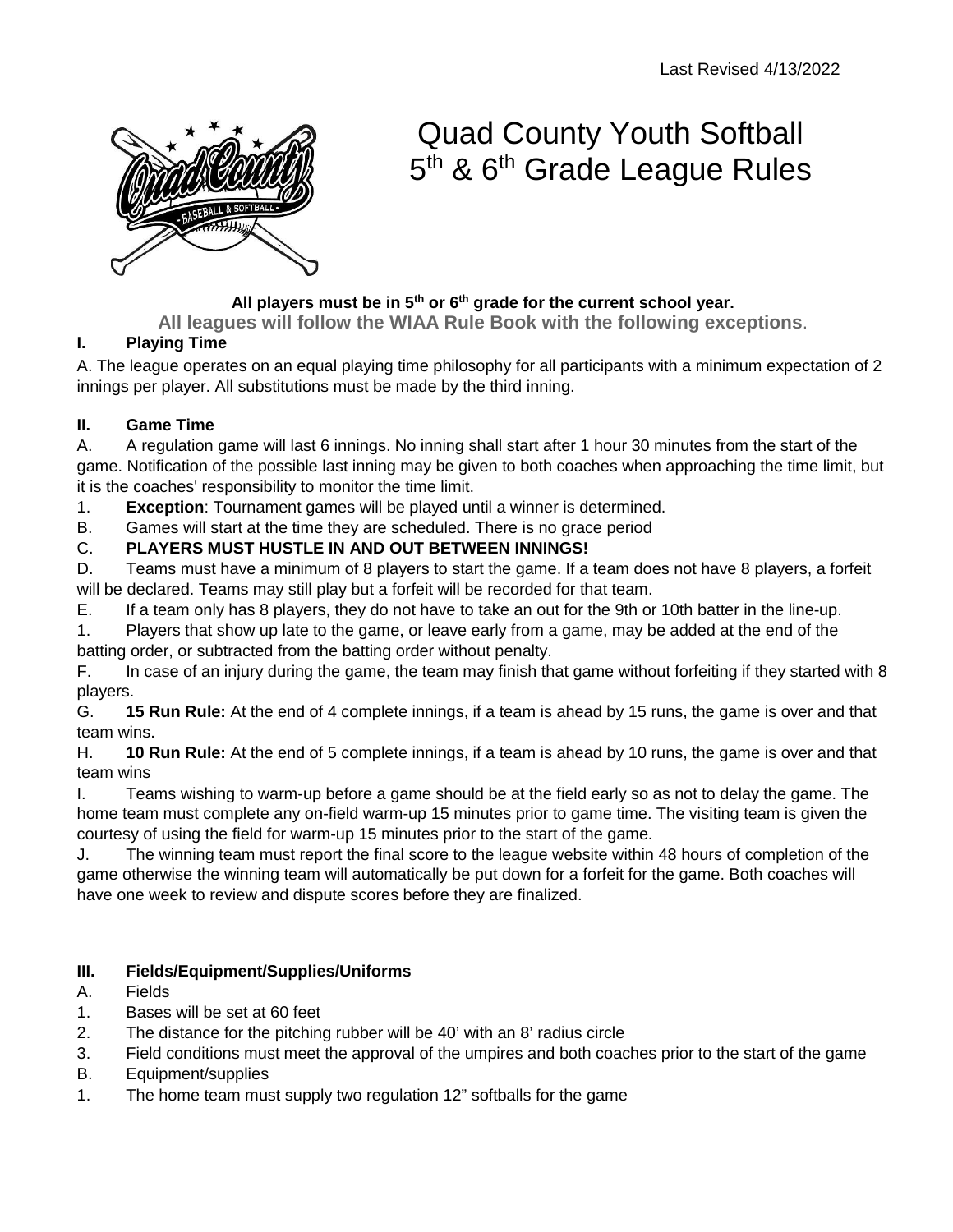2. Both teams must keep a legible scorebook for review by the umpire or the opposing coach at any time during the game

- 3. All helmets must comply with the National High School Guidelines, requiring face guards
- 4. For safety purposes, all batters and base runners must wear a batting helmet
- 5. Players coaching the bases must wear a helmet
- 6. All bats must be approved by ASA
- 7. When on defense, the 1st Baseman, 3rd Baseman, and the Pitcher are required to wear a protective facemask. It is recommended, but not required

that all position players wear a protective facemask

- C. Uniforms
- 1. Players are not allowed to wear jewelry
- 2. Metal spikes are not allowed
- 3. All teams must have numbered uniforms

# **IV. Batting**

A. Bunting is allowed.

B. Slashing is allowed

C. Teams must bat all players on the roster and have free substitution defensively. In the case of injury, the injured player's spot can be skipped without an out being recorded

D. A player who throws her bat will get one warning. If it happens again, she will be called out

E. Each team will have the opportunity to score up to 6 runs per inning in the first four innings (6 run cap). The cap will be lifted after the 4<sup>th</sup> inning, and teams will have the opportunity to score unlimited runs for the remaining innings.

F. The last inning will be played until 3 outs have occurred.

G. There is no advance on a dropped 3rd strike.

H. Batters are no longer required to make an effort to avoid being struck by a pitch to be awarded first base. If in the opinion of the umpire, the batter made an effort to move into the path of a pitch, then a ball may be called, and no base awarded.

I. All batters shall be required to warm-up in designated on deck circles or behind the batter, whichever is safest. The batter shall utilize the safest available circle.

# **V. Base Running**

A. Runners are allowed to steal when the ball crosses the plate.

- B. Runners are allowed to steal one base per pitch, either 2nd or 3rd.
- 1. Runners cannot advance if the catcher overthrows the base.
- 2. Base Runners must stay at the base they stole
- C. Runners can steal home on a wild pitch or passed ball

D. A courtesy runner must be used for a catcher when there are 2 outs. The courtesy runner should be the player that made the last out in the inning.

E. When there is a play at any base, the runner must either slide or avoid contact by stepping around the defensive player.

1. It is not mandatory that the base runner must slide

2. Runner will be called out if in the opinion of the umpire, the runner intentionally collides with the defensive player.

- 3. Headfirst sliding is not allowed
- a) Violation of the headfirst slide rule will result in the umpire issuing a warning to both teams.
- b) Any subsequent violations by either team will result in the base runner being called out.
- c) Base runners are allowed to dive headfirst back to a base they have reached or already occupied.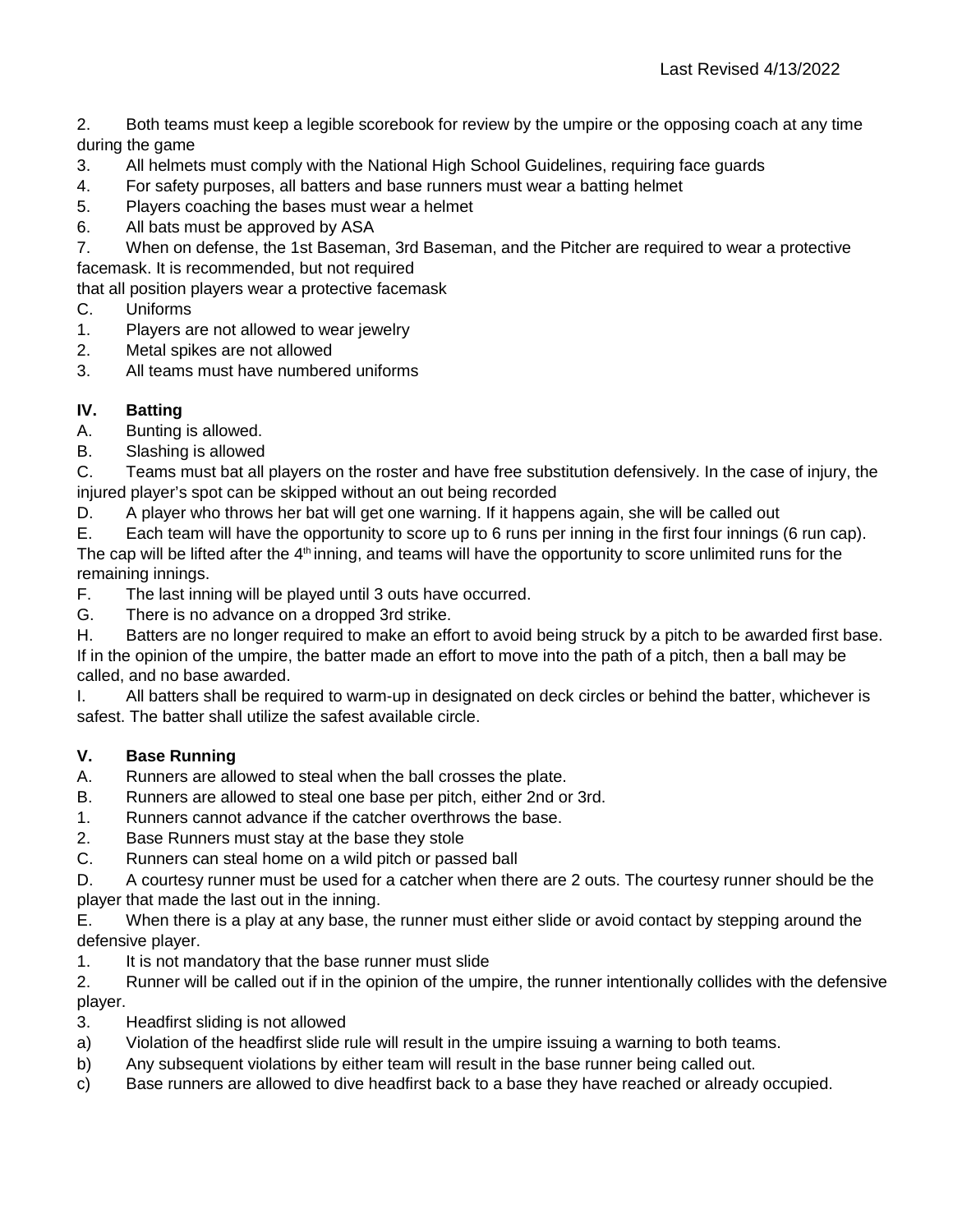d) There will be no infield fly rule.

#### **VI. Coaches**

A. Coaches are in charge of scorekeeping.

B. The league will keep rules posted on a website and each community is responsible to promote parental knowledge of league rules.

C. A coaching staff will be limited to no more than 3 coaches with an additional scorekeeper. Only team members and coaches are allowed in the dugout or on the field during a game.

#### **VII. Sportsmanship**

A. Unsportsmanlike conduct by players, spectators or coaches will not be tolerated

1. Repeated occurrences will result in the ejections of the player, spectator and/or coach involved in the disturbance

B. Players ejected from a game will also have to sit out the very next game as a disciplinary measure.

- C. Parents are not allowed on the field unless a coach has requested their assistance.
- D. Fans are not allowed to sit directly behind home plate.
- E. No swearing or profane language will be tolerated. This will lead to immediate ejection from the game.

F. No throwing of bats, helmets or other equipment in anger. This will lead to immediate ejection from the game.

G. There will be no badgering of a player, umpire or coach! Poor sportsmanship by players, coaches, family members or spectators will lead to ejection from the park and from future games, as well as possible forfeiture of the game.

H. There will be no smoking or chewing tobacco on the playing field, bench, or bench area. Offenders will be removed from the game or bench area. Some communities may not allow tobacco products at their fields and/or facilities. Local ordinances and rules above league rules must be followed.

I. Alcoholic consumption of any kind at a game field will be cause for forfeiture of the game. No Exceptions!

J. THERE WILL BE ZERO TOLERANCE FOR BAD BEHAVIOR!

# **VIII. Pitching**

A. Any player warming up a pitcher must wear a catcher's mask.

- B. At the umpire's discretion, warm-up pitches between innings will be limited to 5.
- C. Relief pitchers are entitled to 8 warm-up pitches.

D. Pitchers may pitch a total of 9 consecutive outs per game. A pitcher cannot re-enter the game as a pitcher once they have been removed. (See exception under Injury)

E. Prior to starting the delivery of the pitch, the pitcher must take a position with the pivot foot on, or partially on the surface of the pitching rubber, and the non-pivot foot in contact with or behind the pitching rubber. Both feet must be on the ground within, or partially within the width of the pitching rubber. Once the pitcher is set, the non-pivot foot can step backward, rock backward or move forward, provided the non-pivot foot remains within, or partially within the width of the pitching rubber. The pivot foot must maintain contact with the pitching rubber during the entire process of the pitching motion. An illegal pitch will be called if in the judgement of the umpire, the pitcher's non-pivot foot lands outside of the width of the pitching rubber, either during a step backward, or on the step forward as the pitch is delivered.

F. The pitcher's pivot foot must remain on the rubber until the pitching motion has begun and must remain in contact with the ground until the ball has been released from her hand. No crow hopping.

G. The pitch must be underhand. You may use the windmill or whip technique.

#### **IX. Defensive Positioning**

- A. There will be ten (10) players on the field at a time, including four (4) outfielders.
- B. There must be 4 outfielders at all times, unless the team has less than 10 players available to play.